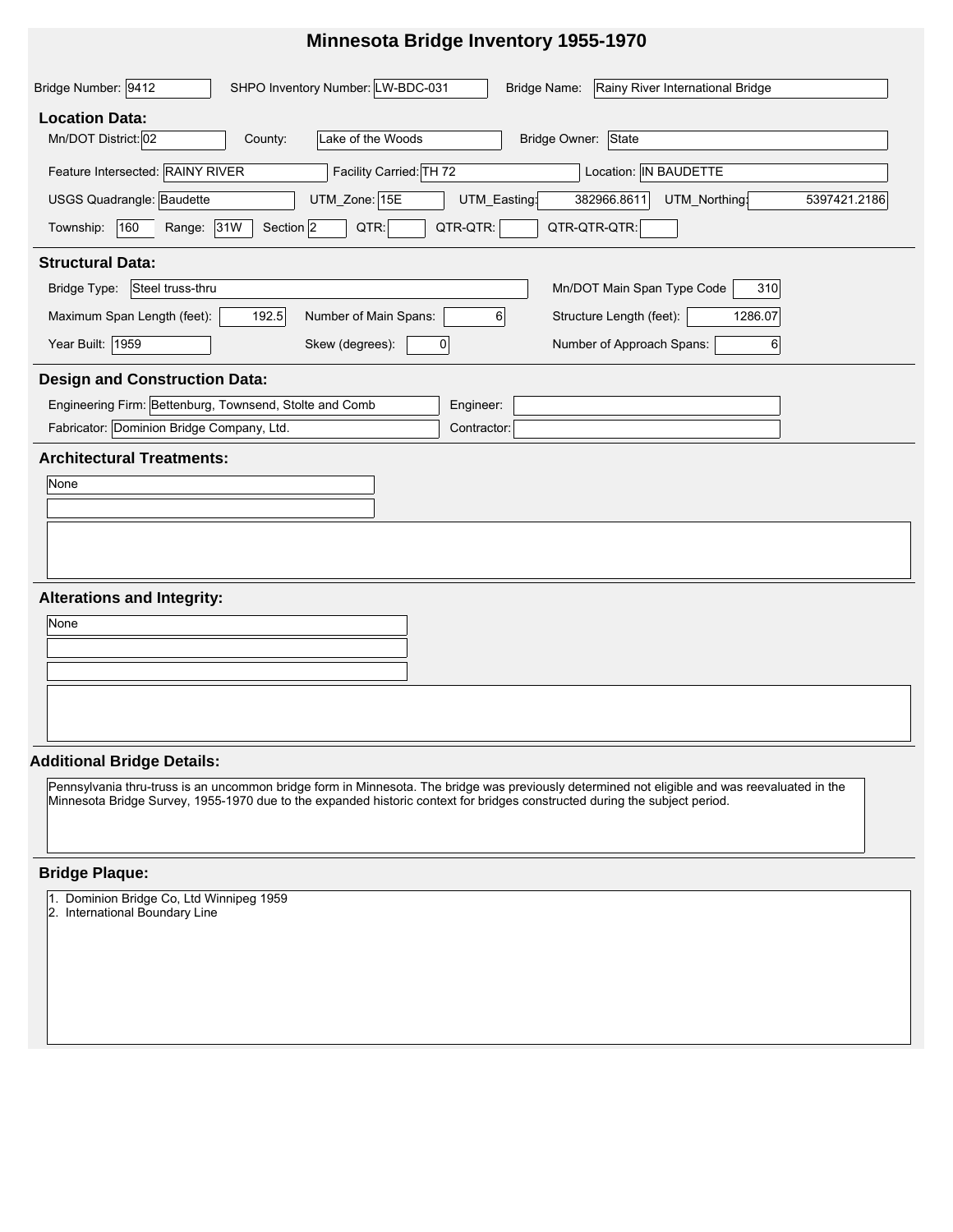### **Minnesota Bridge Inventory 1955-1970**

| Bridge Number:  9412             | SHPO Inventory Number: LW-BDC-031         |                  | Bridge Name: Rainy River International Bridge |
|----------------------------------|-------------------------------------------|------------------|-----------------------------------------------|
| Feature Intersected: RAINY RIVER | <b>ITH 72</b><br><b>Facility Carried:</b> | Location:        | IN BAUDETTE                                   |
| Bridge Type: Steel truss-thru    |                                           | Year Built: 1959 |                                               |

#### **National Register of Historic Places Evaluation:**

Surveyor: Mead and Hunt, Inc. Date Surveyed: 2010 National Register Determination Date: 2011 National Register Property Category: Transportation National Register Property Subcategory: Bridge Historic Context: Urban Centers 1870-1940 Level of Significance: State Sources: "Bridge 9412" files. Available at Minnesota Department of Transportation, St. Paul, Minn. Mead & Hunt, Inc. "Minnesota Bridges: 1956-1970: Politics, Policies, Technology and Design historic context" in *Minnesota Bridges, 1955-1970*. Prepared for Minnesota Department of Transportation. 2011. Minnesota Department of Transportation. *Bridge Inventory Database.* June 2009. Minnesota Department of Transportation. *Bridge Inspection File Records*. Located at Mn/DOT Bridge Office. Parsons Brinckerhoff and Engineering and Industrial Heritage. *A Context for Common Historic Bridge Types, NCHRP Project 25-25, Task 15.*  [Washington, D.C.]: National Cooperative Highway Research Program, Transportation Research Board, October 2005. Statement of Significance: Bridge 9412, which crosses the Rainy River, is a significant example of major river crossings in Minnesota. This bridge represents an initiative to improve and expand transportation networks in the region, opening new areas in Minnesota to economic development. Bridge 9412 also demonstrates significance as an international crossing. As the first structure located at this crossing, this bridge was part of transportation initiatives by local proponents to connect Minnesota and Canada by providing an additional point of entry that relieved congestion at established border crossings, connected important market or industrial routes to Ontario, and expanded recreation and tourism. This bridge is significant as a Pennsylvania thru-truss, an uncommon bridge type in Minnesota. The Pennsylvania thru-truss was commonly used nationally for railroads but rarely in Minnesota as Pratt and Warren truss types dominated. Bridge 9412 is the only one of three extant examples of a Pennsylvania thru-truss bridges in Minnesota and the only extant example during the study period. The bridge does not exhibit physical alterations and it retains its historic integrity of location, design, materials, workmanship, setting, feeling, and association. This bridge is eligible for listing in the National Register of Historic Places under Criterion A in the area of Transportation at the state level of significance. This bridge is also eligible for listing in the National Register of Historic Places under Criterion C in the area of Engineering at the state level of significance. National Register Determination: Eligible